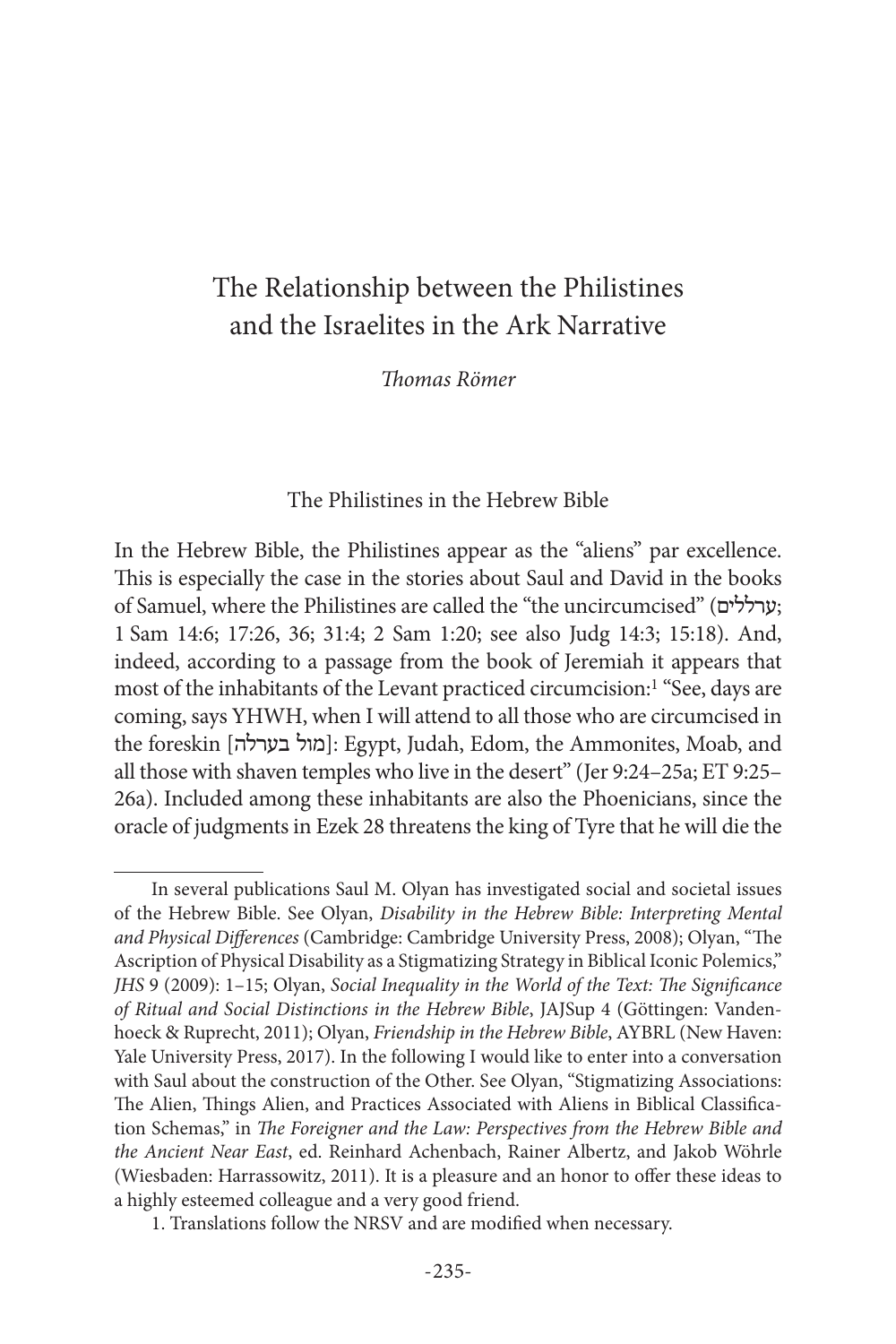death of the uncircumcised: "You shall die the death of the uncircumcised by the hand of foreigners" (Ezek 28:10). This passage also shows that there is a sense of superiority with circumcised people compared to uncircumcised people.2 The Philistines or the so-called Sea People/s, coming from different parts of the Aegean islands and Anatolia,<sup>3</sup> have quite quickly assimilated to the culture of the southern Levant, but without adopting the practice of circumcision, as also shown by representation of uncircumcised phalli (exvoto objects?) in Gath.4 According to the Bible, King Saul urges David, who wants to marry his daughter, to bring him the foreskins of the Philistines whom he shall kill in battle.<sup>5</sup> Ralph Klein considers this biblical episode to reflect an "ethnic humor" of sorts.<sup>6</sup> However, the topic may reflect a custom of bringing a portable part of each killed enemy, as shown by a relief from the mortuary temple of Ramesses III in Medinet Habu, which represents the counting of penises cut off of Lybian soldiers.7

In the stories about Samson in Judg 13–16 and in the stories about Saul and David and the rise of the monarchy, the Philistines are clearly depicted as the Others and Israel's worst enemies. A similar picture also appears in other prophetic texts: Jer 47 (MT) and Ezek 25:15–17 feature the prophets Jeremiah and Ezekiel receiving oracles of judgment and destruction against the Philistines; and Amos 1:6–8 and Zeph 2:4–7 announce the divine wrath against the Philistine cities of Gaza, Ashdod, Ashkelon, and Ekron, which are depicted as invaders and slave traders.<sup>8</sup>

6. Ralph W. Klein, *1 Samuel*, WBC 10 (Waco: Word Books, 1983), 190.

7. José das Candeias Sales, "The Smiting of the Enemies Scenes in the Mortuary Temple of Ramses III at Medinet Habu," *OS* 1 (2012): 85–116. For a comparison with 1 Sam 18, see William J. Webb and Gordon K. Oeste, *Bloody, Brutal, and Barbaric? Wrestling with Troubling War Texts* (Downers Grove, IL: InterVarsity Press, 2019), 275–76.

8. Samuel Amsler, "Amos," in *Osée, Joël, Amos, Abdias, Jonas*, ed. Edmond Jacob, Carl-Albert Keller, and Samuel Amsler, CAT XIa (Geneva: Labor et Fides, 1992), 173. That Gath is not mentioned any more may indicate that these texts were written at a

<sup>2.</sup> Saul M. Olyan, *Rites and Rank: Hierarchy in Biblical Representations of Cult* (Princeton: Princeton University Press 2000), 64–68.

<sup>3.</sup> Assaf Yasur-Landau, *The Philistines and Aegean Migration at the End of the Late Bronze Age* (New York: Cambridge University Press, 2010); Shirly Ben Dor Evian, "Ramesses III and the 'Sea‐Peoples': Towards a New Philistine Paradigm," *OJA* 36 (2017): 267–85.

<sup>4.</sup> Aren Maeir, "A New Interpretation of the Term 'opalim (עפלים) in the Light of Recent Archaeological Finds from Philistia," *JSOT* 32 (2007): 23–40.

<sup>5. 1</sup> Sam 18:20-27 (MT) mentions two hundred foreskins; LXX has one hundred, which probably reflects the older text.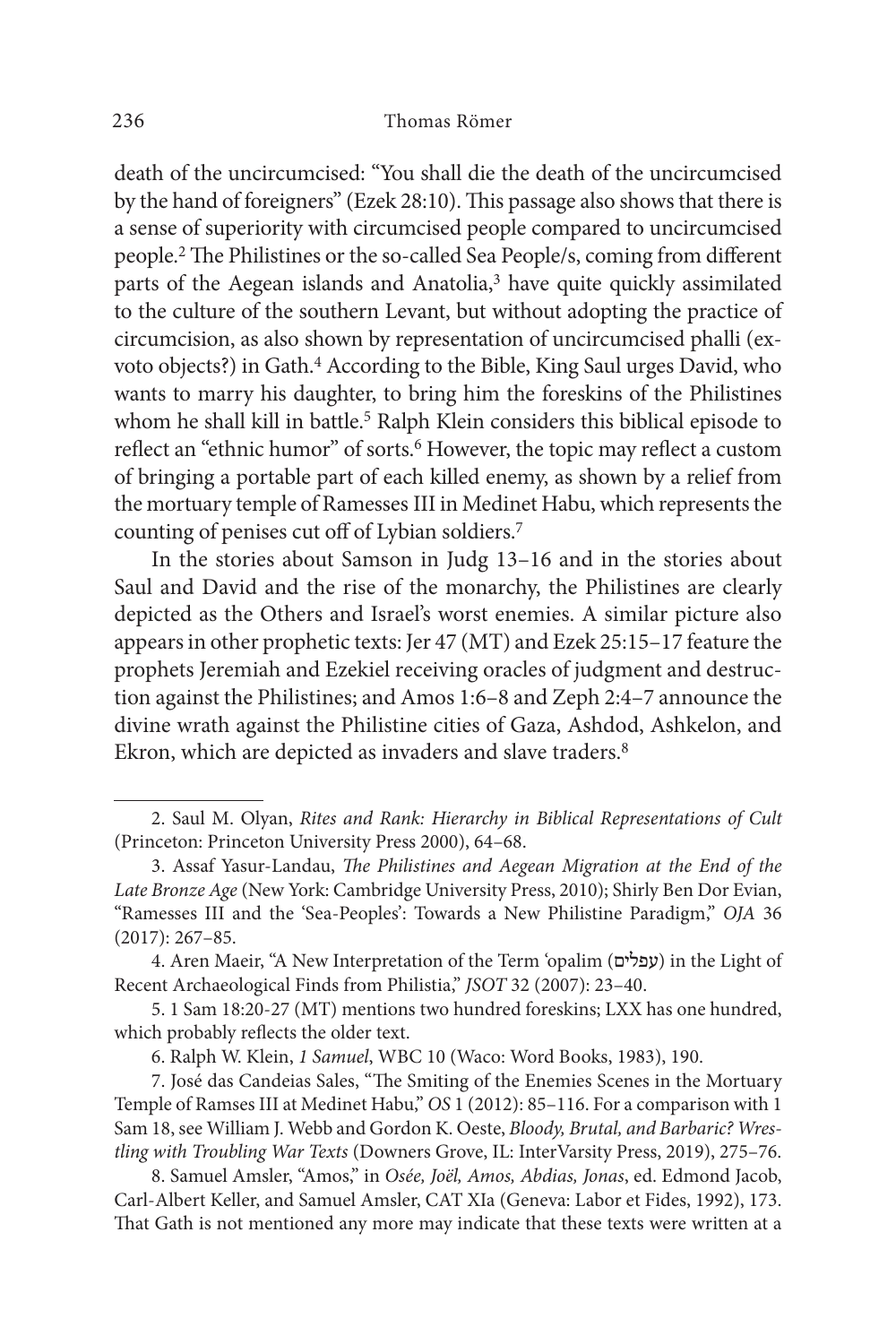Although the Philistines are often depicted as hostile aliens, they are also Israel's and Judah's neighbors.9 For this reason, the negative picture of the Philistines is likely counterbalanced by the stories in the patriarchal narratives, according to which Abraham and Isaac sojourn in the territory of Abimelech, who is depicted as the king of the Philistines (Gen 26:1). This king offers hospitality to the patriarchs, invites Abraham to stay in his country  $(20.15)$ ,<sup>10</sup> and recognizes Isaac as the blessed of YHWH  $(26.28)$ . In Gen 20:3, God appears to Abimelech in a dream, and the Philistine king acts in a perfectly adequate way to the divine message. He is even depicted as the image of the God-fearing *goy* (20:4); and although a conflict arises between the patriarchs and the Philistine herders over the use of wells in a shared territory, a peaceful solution is found, which results in both Abraham and Isaac founding the site of Beersheba, which is claimed by the authors of Gen 20 and 26 as Judean.<sup>11</sup> The quite positive picture of the Philistines in the patriarchal narratives may be explained by the ideology of these stories that try to promote a cohabitation of all the different people in the Levant, in which conflicts should be resolved by negotiation (see also Gen 13; 31).12

In any case, the pictures of the Philistines in the Abraham and Isaac stories differ considerably from their presentation in the stories of the

time when this city was no longer important, after its destruction by Hazael at the end of the ninth century BCE or after the earthquake and the Assyrian conquest in 701 BCE. See Aren Maeir, "Gath," *EBR* 9:1022–23. For a possible Judean occupation of Gath under Hezekiah, see Hermann M. Niemann, "Nachbarn und Gegner, Konkurrenten und Verwandte Judas: Die Philister zwischen Geographie und Ökonomie, Geschichte und Theologie," in *Kein Land für sich allein: Studien zum Kulturkontakt in Kanaan, Israel/Palästina und Ebirnâri für Manfred Weippert zum 65. Geburtstag*, ed. Ulrich Hübner and Ernst A. Knauf, OBO 186 (Freiburg: Universitätsverlag, 2002), 76–77.

<sup>9.</sup> Niemann, "Nachbarn und Gegner."

<sup>10.</sup> Abraham is depicted as a *gēr* in Gen 21:34.

<sup>11.</sup> Erhard Blum, *Die Komposition der Vätergeschichte*, WMANT 57 (Neukirchen-Vluyn: Neukirchener Verlag, 1984), 418. Blum locates these texts in the Hellenistic period; Matthias Köckert places them in the Persian period. See Köckert, *Abraham: Ahnvater–Vorbild–Kultstifter*, BG 31 (Leipzig: Evangelische Verlagsanstalt, 2017), 190. But territorial conflicts between the Philistines and the Judahites can refer to an earlier context. In any case, it is quite clear that the original story about the territorial conflict with the Philistines can be found in Gen 26 (see Köckert, *Abraham*, 189–90).

<sup>12.</sup> Jacques Pons, "Confrontation et dialogue en Genèse 12–36," *ETR* 65 (1990): 15–26.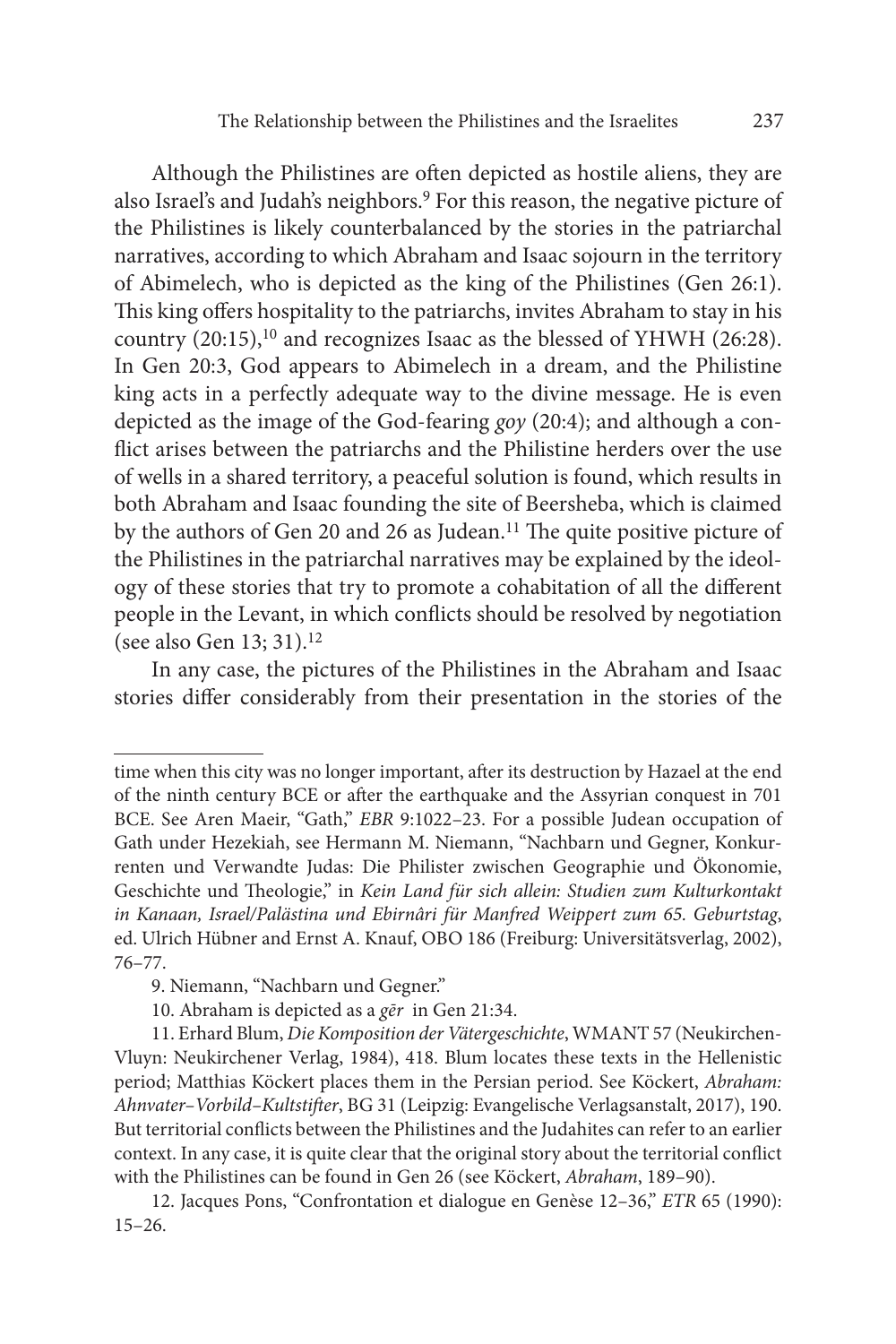#### 238 Thomas Römer

origins of the Israelite and Judahite monarchy. In these stories one finds, however, another narrative in which the Philistines appear in a more nuanced light. This is the so-called ark narrative, to which we now turn.

## The Original Ark Narrative

The idea that 1 Sam 4:1–7:1 and 2 Sam 6 constitute an independent ark narrative comes from Leonhard Rost.13 In his book about the succession narrative, he argued against earlier research affirming that the chapters, which narrate how the ark was captured by the Philistines and then returned to Kiriath-Jearim before David brought it to Jerusalem, were originally an independent story, written by one of the priests of the ark during the reign of David or Solomon.

According to Rost, this story is characterized as having the same vocabulary, style (many speeches and many questions), and theology. YHWH is presented as a god who strikes his enemies and (eventually) brings help and salvation to his people. This hypothesis was accepted by many scholars, including Martin Noth, who assumed that the Deuteronomistic History had integrated these older traditions in its history about Samuel and the origins of the monarchy.<sup>14</sup> There were voices, however, quite critical of Rost's theory, especially in regard to the idea that the original ark narrative ended in 2 Sam 6. One of the first problems observed was that the story about David's transfer of the ark to Jerusalem in 2 Sam 6 is now separated from the former narrative. Both parts are quite different and do not really belong together:

- 1. If 2 Sam 6 directly followed 1 Sam 7:1, David would appear without any introduction.
- 2. The names of persons and location differ.15

<sup>13.</sup> Leonhard Rost, *Die Überlieferung von der Thronnachfolge Davids*, BWNT 42 (Stuttgart: Kohlhammer, 1926). According to Rost, this story consisted of 1 Sam 4:1b– 18a, 19–21; 5:1–11b1, 12; 6:1–3b1, 4:10–16; 4:19–7:1; 2 Sam 6:1–15, 17–20a.

<sup>14.</sup> Martin Noth, *Überlieferungsgeschichtliche Studien: Die sammelnden und bearbeitenden Geschichtswerke im Alten Testament (1943)* (Darmstadt: Wissenschaftliche Buchgesellschaft, 1967), 54; English translation, *The Deuteronomistic History*, JSOT-Sup 15 (Sheffield: Sheffield Academic, 1991), 77.

<sup>15. 1</sup> Sam 7:1 mentions Eleazar as Abinadab's son; 2 Sam 6 speaks of Uzza and Ahio; 2 Sam 7:1 has Kiriath-Jearim; 2 Sam 6 speaks of Baale Yehuda (MT) or Baalah (according to 2 SamQ).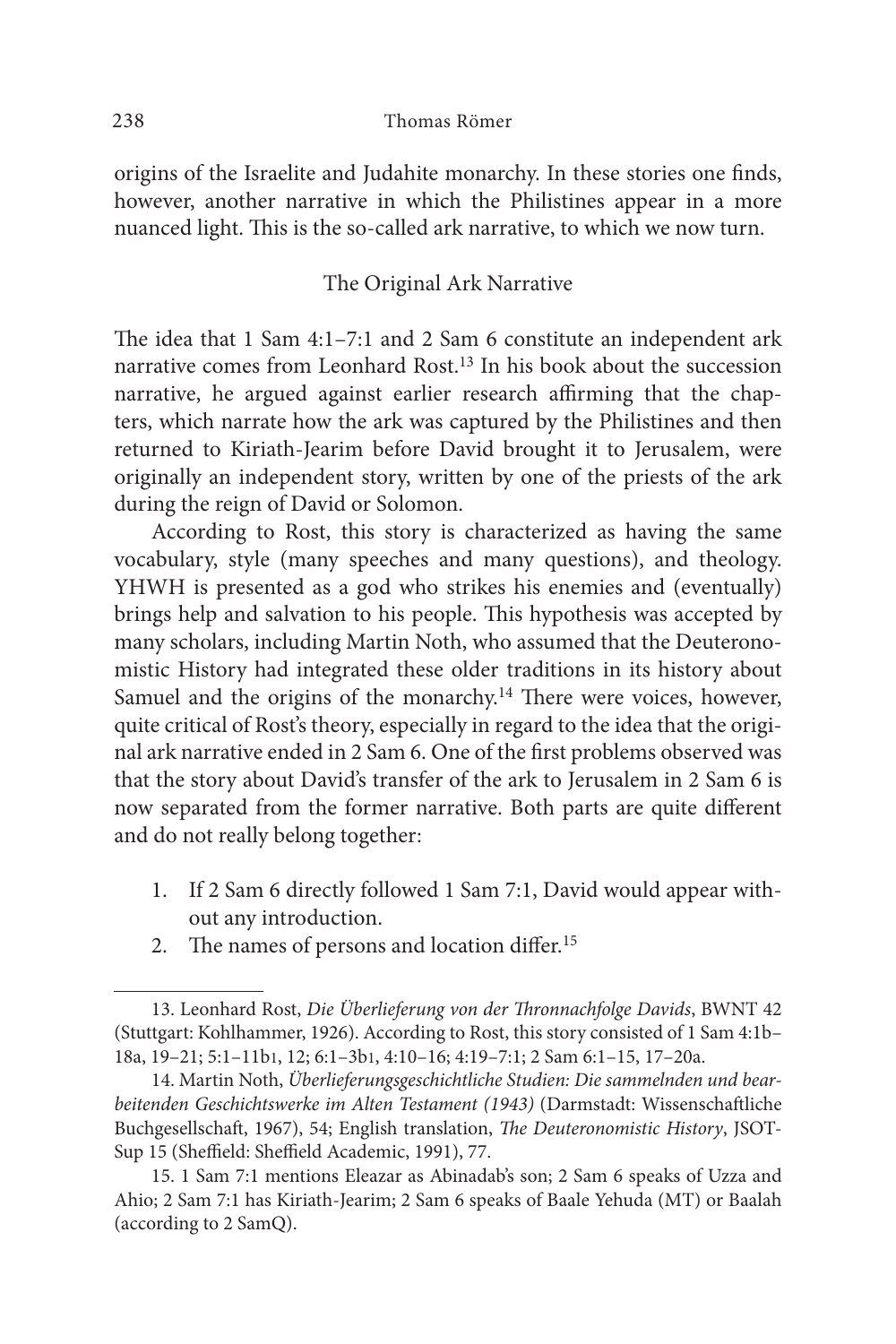The Relationship between the Philistines and the Israelites 239

- 3. The style and the vocabulary between 1 Sam 4:1–7:1 and 2 Sam 6 are also different. Both units only share four of the fifty-four words and expressions that Rost considered to be typical for the so-called ark narrative.16
- 4. Jerusalem as the final destination of the ark is not hinted at in 1 Sam 4:1–7:1, which would be expected if, from the beginning, the ark narrative was the *hieros logos* of an ark shrine in Jerusalem.

For these reasons, several scholars have challenged the idea that 2 Sam 6 was the end of an independent ark narrative, $17$  so with them I separate 1 Sam 4–7:1 from 2 Sam 6.

The question remains, however, whether one can consider 1 Sam 4:1b–7:1 as an independent story. According to Nadav Na'aman, "The ark narrative is inseparable from both the story of Eli and Samuel in chaps. 1–3 and from the episode of Samuel's victory over the Philistines in chap. 7; it was never an independent entity."18 But here one needs to recognize that Samuel never shows up in the ark narrative. The only link between Samuel and the ark is made in 1 Sam 3:3, which reads: "Samuel was lying down in the temple of YHWH, where the ark of God was." All commentators agree that this statement is a gloss or a redactional insertion in order to create a link between Samuel and the  $ark<sub>1</sub><sup>19</sup>$  which originally did not exist.

There is also a difference in the presentation of Eli and his sons in 1 Sam 2–3 and 1 Sam 4. In 1 Sam 2:22–25 and 2:27–34, Eli's sons are heavily condemned, and a prophet announces the end of the house of Eli. But in the story of 1 Sam 4, where we learn about the death of Eli's sons and of Eli himself, there is no negative remark made about them. Also, a Deu-

<sup>16.</sup> Christa Schäfer-Lichtenberger, "Beobachtungen zur Landegeschichte und zur Komposition der Samuelbücher," in *Freiheit und Recht: Festschrift F. Crüsemann*, ed. Christof Hardmeier, Rainer Kessler, and Andreas Ruwe (Gütersloh: Mohn, 1995), 328.

<sup>17.</sup> Franz Schicklberger, *Die Ladeerzählungen des ersten Samuel-Buches: Eine literaturwissenschaftliche und theologiegeschichtliche Untersuchung*, FB 7 (Würzburg: Echter, 1973); Patrick D. Miller and Jimmy J. M. Roberts, *The Hand of the Lord: A Reassessment of the "Ark Narrative" of 1 Samuel* (Baltimore: Johns Hopkins University Press, 1977); Peter Porzig, *Die Lade Jahwes im Alten Testament und in den Texten vom Toten Meer*, BZAW 397 (Berlin: de Gruyter, 2009).

<sup>18.</sup> Nadav Na'aman, "The Pre-Deuteronomistic Story of King Saul and Its Historical Significance," *CBQ* 54 (1992): 654.

<sup>19.</sup> Walter Dietrich, *1 Samuel 1–12*, BKAT 8 (Neukirchen-Vluyn: Neukirchener Verlag, 2010), 177.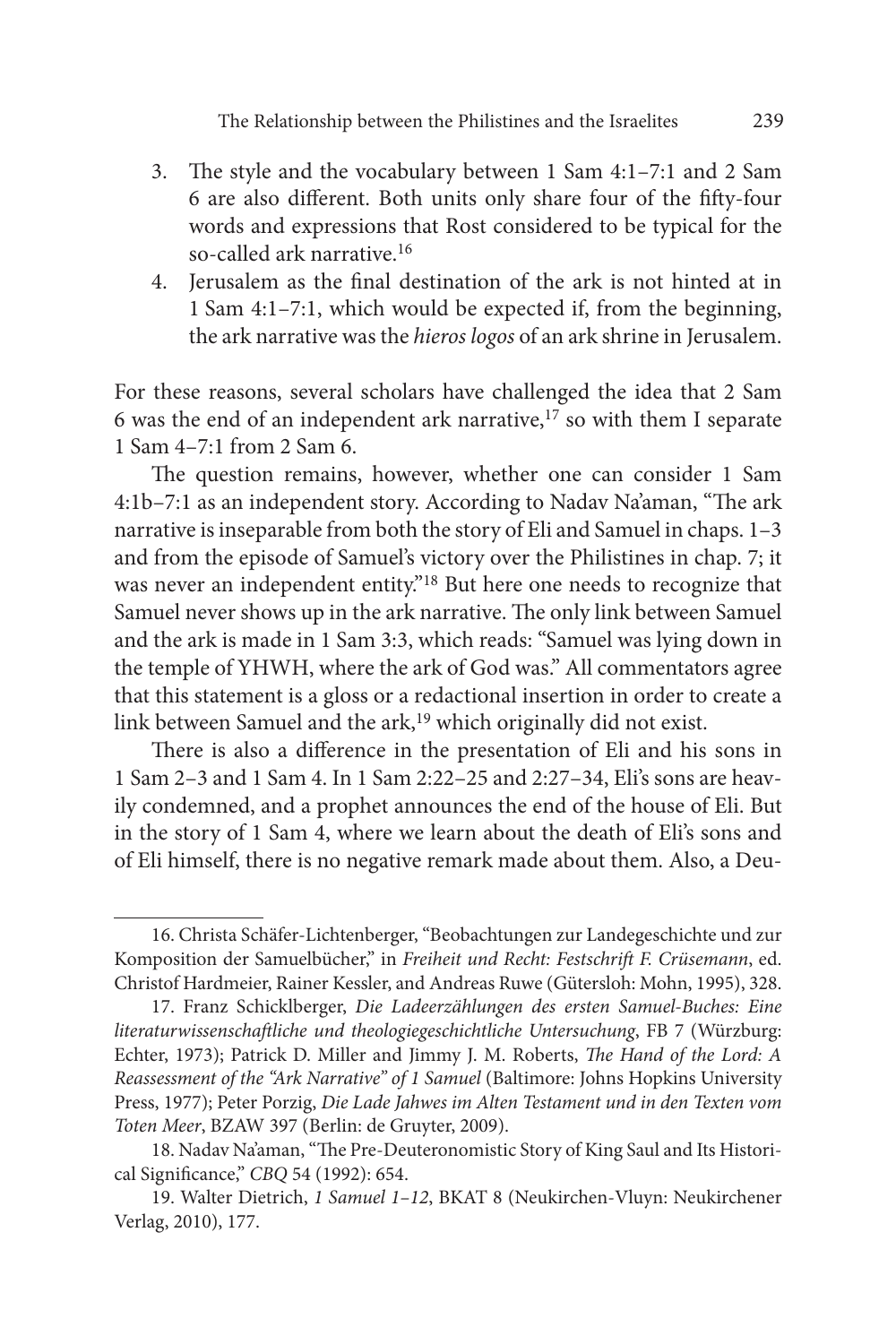teronomistic note explaining that their death happened according to what YHWH had previously announced through his prophet is lacking in 1 Sam 4, which means that the comments about Eli and his sons in 1 Sam 2–3 are later additions.20

The only link between 1 Sam 2 and 1 Sam 4 is the mention of the birth of Ichabod in 1 Sam 4:19–22, which creates a link with the prophetic announcement of 2:33: "The only one of you whom I shall not cut off from my altar shall be spared to weep out his eyes and grieve his heart; all the members of your household shall die by the sword." But here again, scholars would agree that the episode of Ichabod's birth does not belong to the original story of 1 Sam 4 but was added later in order to create a link with the foregoing oracle.21 In 1 Sam 4, Eli's sons Hophni and Phinehas are represented as guardians of the ark, and their death is not described in a negative way.

The independence of the ark narrative is further confirmed by the fact that—with exception of the gloss in 1 Sam 3:3—there is no explanation of how the ark arrived in Shiloh. At the end of the book of Judges the ark appears in the sanctuary of Bethel (Judg 20:27). In all other texts in the book of Joshua that mention the ark, there is no explanation about its installation in Shiloh. This is another indication for the original independence of the ark story and of its original *Sitz im Leben* at the sanctuary of Shiloh.22

According to Na'aman, "the narrative cannot abruptly start in 4:1b."23 But if we follow the Greek version we have a perfect introduction: "In those days the Philistines mustered for war against Israel, and Israel went out to battle against them; they encamped at Ebenezer, and the Philistines encamped at Aphek" (1 Sam 4:1b LXX). Interestingly, the Greek text does not mention Samuel at all, which is another indication that the MT's version of 1 Sam 4:1 ("And the word of Samuel came to all Israel") is a later revision. In contrast to the Greek version, $24$  the MT attributes the initia-

<sup>20.</sup> Dietrich, *1 Samuel 1–12*, 246.

<sup>21.</sup> Porzig, *Die Lade Jahwes*, 140–41.

<sup>22.</sup> Shiloh is mentioned in Josh 18–22 in late Priestly post-Dtr texts, together with the tent of meeting; Judg 18:31 mentions the "house of God" in Shiloh; Judg 21 also speaks of Shiloh, but none of these texts ever mention the ark.

<sup>23.</sup> Na'aman, "Pre-Deuteronomistic Story," 654.

<sup>24.</sup> The Greek introduction "In those days" is the equivalent of ההם בימים ויהי, which introduces new stories in Exod 2:11; Judg 19:1; and 1 Sam 28:1, and is therefore an appropriate beginning of an independent narrative.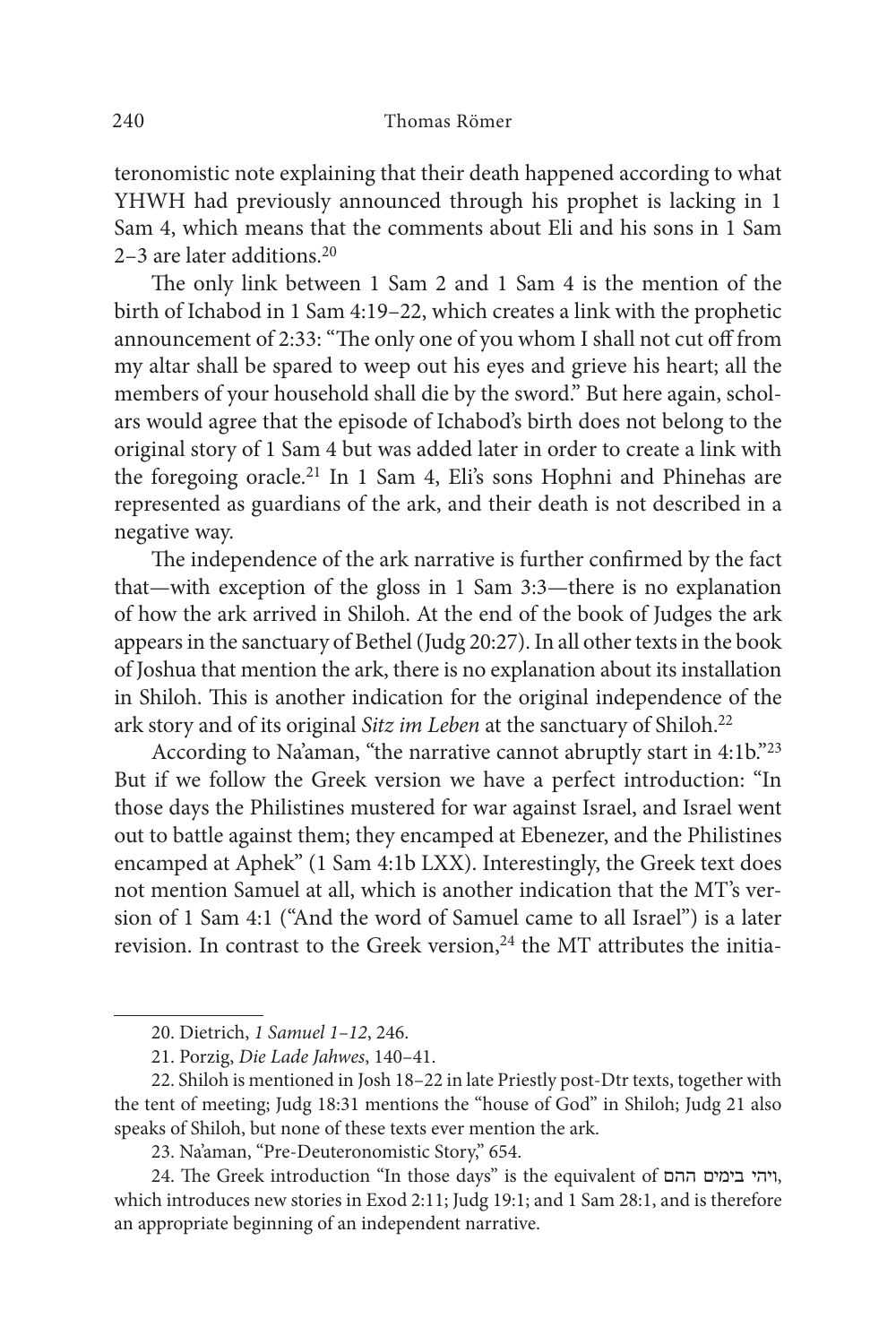tive of the battle to the Israelites. This may be understood as a theological modification in order to explain that the Israelites lost the war and the ark because they had not consulted YHWH before waging war. The Philistines play different roles here, according to the (likely) older Greek version, as they initiated war against the Israelites, whereas in the MT, as we will see now, the Philistines, in 1 Sam 4, appear as YHWH's tool.

The Philistines as YHWH's Agents and Godfearers in 1 Samuel 4 and 6

First Samuel 4:1–18 speaks of two catastrophes that are related: the capture of the ark by the Philistines and the death of the priest of Shiloh, Eli, preceded by the death of his two sons. The two passages are related because they show that the sanctuary of Shiloh is no longer considered legitimate. It does not host the ark anymore, and its priestly dynasty has disappeared. The addressees of the narrative understand that the Israelites have been defeated and that the ark has been captured by the Philistines. However, a closer look at the story shows that they are never mentioned directly as being the agent of Israel's defeat and the loss of the ark. All the comments about this topic are put into a passive voice. According to the narrator, "Israel was defeated, … and the ark of God was captured" (1 Sam 4:10–11). When the messenger informs Eli about the loss of the ark, he similarly states, "The ark of God has been captured" (1 Sam 4:17). Also in the later addition (see above) about the birth of Ichabod, the wife of Phinehas explains his name as follows, "The glory has departed from Israel, because the ark of God had been captured" (1 Sam 4:21, repeated in v. 22). These formulations clearly suggest a divine passive and the idea that the Philistines did not take the ark by their own strength; rather, they were YHWH's tool. That means that Israel's defeat and the loss of the ark should be understood as the will of YHWH.25

Because of this particularity in 1 Sam 4 (1 Sam 5:1 mentions the Philistines as having captured the ark), some scholars imagine that the original ark narrative was limited to a *Katastrophengeschichte* in 1 Sam 4:1–2, 10–18, a story recounting how the ark was lost in a war with the Philistines.26 According to these authors, 1 Sam 5:1–7:1 would have been added much later, to transform the defeat into a glorious victory.

<sup>25.</sup> Walter Brueggemann, *Ichabod toward Home: The Journey of God's Glory* (Grand Rapids: Eerdmans, 2002), 32.

<sup>26.</sup> Schicklberger, *Ladeerzählungen*, 25–73; Porzig, *Die Lade Jahwes*, 141–42.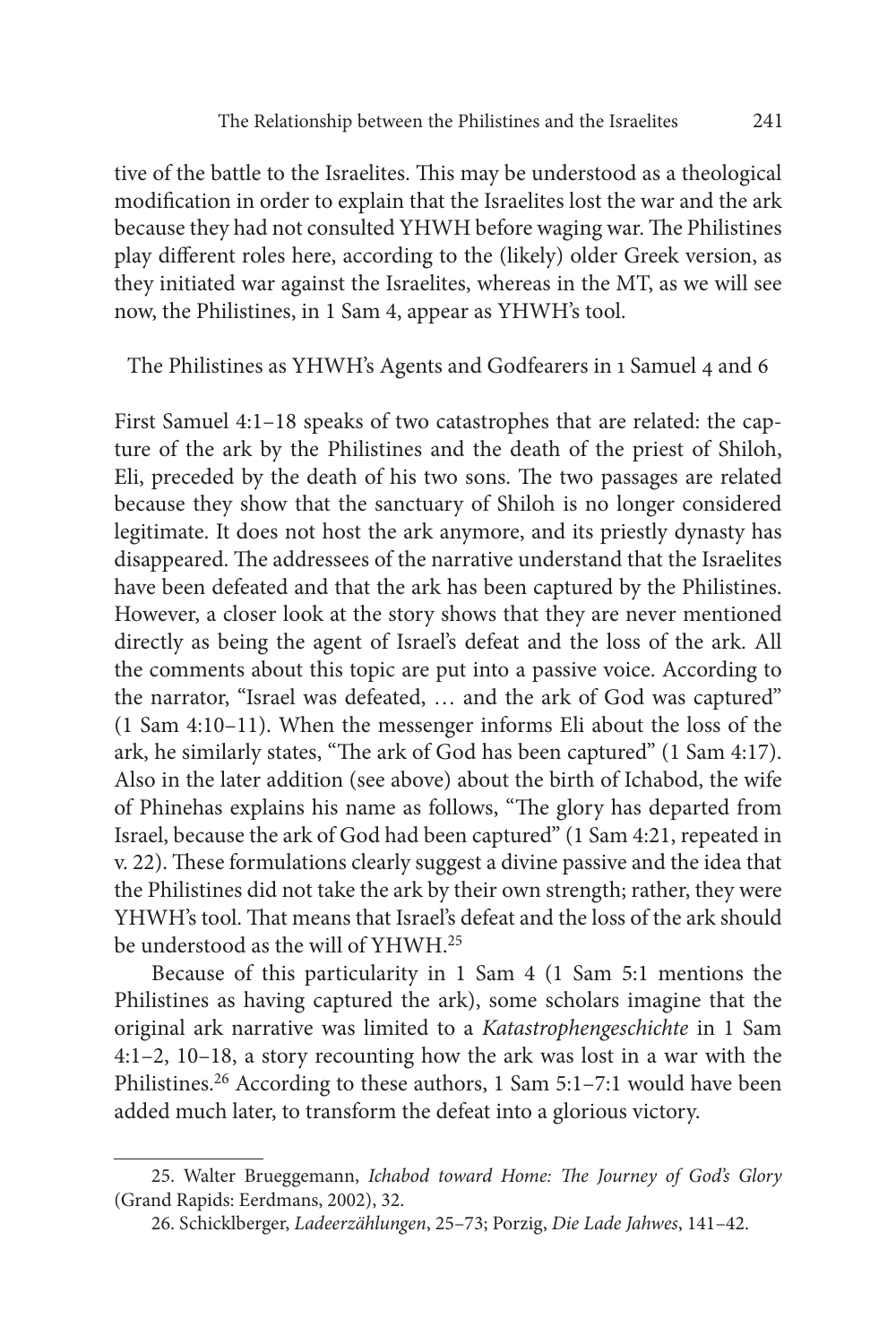### 242 Thomas Römer

However, it is difficult to imagine such an independent story that leaves so many unresolved questions and ends with a defeat. It seems more logical to imagine that the original story spoke about the loss of the ark and its sojourn in Philistine territory before reaching a new home in Kiriath-Jearim. That the divine passive is not used anymore in 1 Sam 5:1 does not indicate a different author, because the reader or listener of the story can now surmise that YHWH is behind the travels of the ark. Thus 1 Sam 5 demonstrates the superiority of the God of the ark in a distinctive way.

As for 1 Sam 4, the Philistines are not only presented as God's tool; they are also presented in a later addition as knowing about the exodus narrative. When the Israelites bring the ark to the camp, the Philistines become afraid and deliver a long speech:

When the ark of YHWH  $(LXX)^{27}$  came into the camp, all Israel gave a mighty shout, so that the earth resounded. When the Philistines heard the noise of the shouting, they said, "What does this great shouting in the camp of the Hebrews mean?" When they learned that the ark of YHWH had come to the camp, the Philistines were afraid; they said, "A god has come into the camp." They said, "*Woe to us!* For nothing like this has happened before. *Woe to us!* Who can deliver us from the power of these mighty gods? These are the gods who struck the Egyptians with every sort of plague in the wilderness.28 Take courage, *and be men*, O Philistines, in order not to become slaves to the Hebrews as they have been to you; *be men* and fight." So the Philistines fought; Israel was defeated, and they fled, everyone to his home. (1 Sam 4:5–10)

There are several indications that the allusions to the exodus tradition in verses 8–9 are later additions. Whereas verse 7 speaks about one god, verse 8 uses the plural in order to transform the Philistines into polytheists (which contradicts 1 Sam 5, where the Philistines speak about the ark of the god of Israel). The idea that the Hebrews are slaves of the Philistines is not at all presupposed by the original narrative. There is a

<sup>27.</sup> There are importance differences between the Greek and the Hebrew version in the ark narrative. The original story spoke about the ark of YHWH or the ark of God; the titles "ark of the covenant" and "ark of YHWH who is enthroned on the cherubim" are later Dtr and post-Dtr revisions (Dietrich, *1 Samuel 1–12*, 211 and n. 81).

<sup>28.</sup> The location of the plagues in the wilderness is somewhat astonishing. It could be that this is an allusion to the miracle at the Sea of Reeds, which was located in the wilderness where the whole Egyptian army perished (Exod 13:18).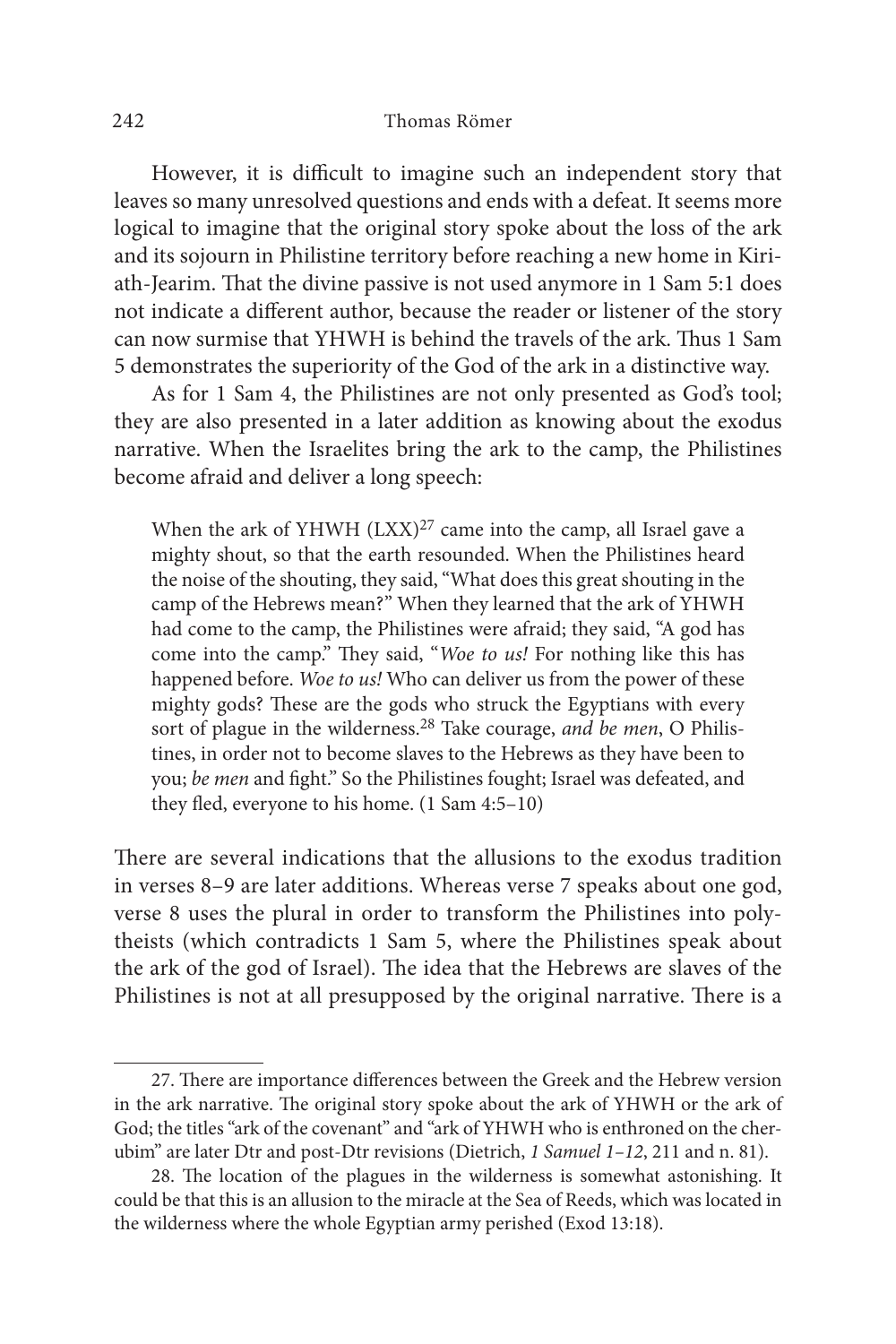*Wiederaufnahme* in the beginning of verse 8 ("Woe to us!") and also at the end of verse 9 ("be men").29 One may also observe a tension between verse 6aβb and verse 7: verse 6aßb implies that the Philistines already learned that YHWH had come to the rescue of the Hebrews, but this is not so in verse 7, where there is only mention of "a god." Moreover, these passages are also doublets. Therefore verse 6αβb is probably an insertion that was added after verses 8-9a in order to correct the plural in verse 8.<sup>30</sup> The original passage only contained verses 5–6aα, 7, 9b, 10–11.

In the addition the Philistines appear, according to Walter Dietrich, as "Jhwh-fürchtige Kenner der Heilsgeschichte Israels."31 This is partly right. The Philistines never use the Tetragrammaton when they speak of the god of Israel. Yet the intention of the redactors was also to depict the Philistines as knowing about the exodus tradition, suggesting parallels between the exodus and plague traditions and to present them in a better light than the Egyptians.

This is also the case in another addition. After the ark brought plagues in Philistine cities, the rulers consulted their religious specialists in order to know what to do with the ark:

And they said, "What is the guilt offering that we shall return to him?" They answered, "Five gold tumors and five gold mice,<sup>32</sup> according to the number of the lords of the Philistines; it is the same plague for all of you and your lords. You must make images of your tumors and images of your mice that ravage the land, and give glory to the God of Israel; perhaps he will lighten his hand on you and your gods and your land. Why should you harden your hearts as the Egyptians and Pharaoh hardened their hearts? He acted wantonly with them, so that they released them, and they went away? Now then, get ready a new cart and two milch cows

<sup>29.</sup> The imperative "be courageous" reminds one of the (Dtr) divine speeches in the book of Joshua; see Josh 1:1–9, etc.

<sup>30.</sup> There is no allusion in the ark narrative to the Israelite being slaves of the Philistines. This statement can also be understood as an attempt to present the Philistines as Egyptians. Note that 4:6, 9 are the only texts in the whole ark narrative that use the term *Hebrews*.

<sup>31.</sup> Dietrich, *1 Samuel 1–12*, 212.

<sup>32.</sup> There is some confusion over whether the plagues that the ark brought to the Philistines were "tumors" (the Masoretes interpreted them to be hemorrhoids) or rats/ mice. The latter play a more prominent role in LXX. It is possible that there were two (oral?) variants of the plagues that were combined differently in the Masoretic and Greek manuscripts.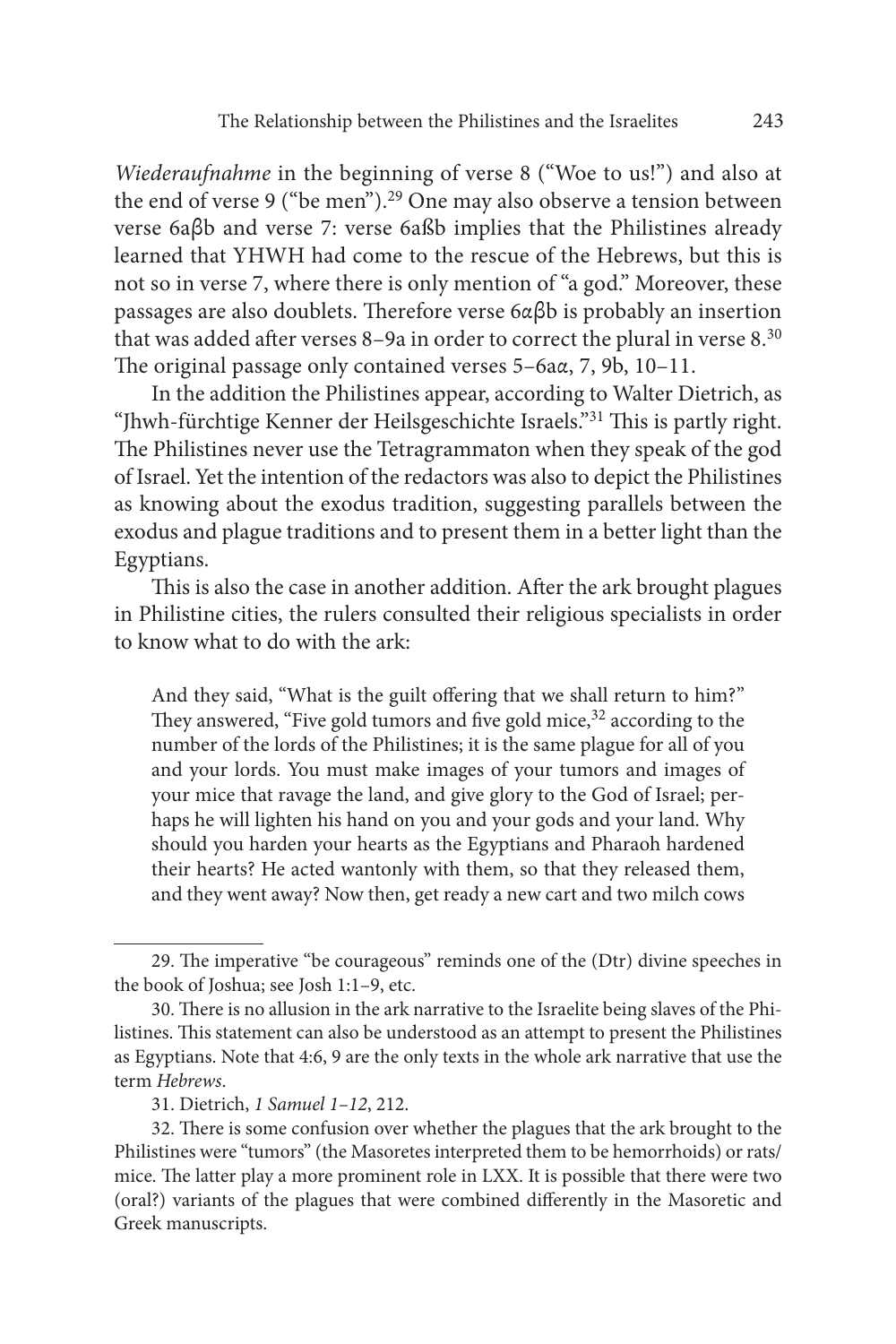that have never borne a yoke, and yoke the cows to the cart, but take their calves home, away from them." (1 Sam 6: 4–7)

It is quite clear that verse 4b and verse 5a are doublets. Verse 4b mentions a Philistine Pentapolis, which does not concord with the presence of just three cities (Ashdod, Ekron, and Gath) mentioned in the narrative. Verse 5b introduces the topic of the superiority of the god of Israel and probably belongs together with verse 6. That means that the original story contained 1 Sam 6:4a, 5a, and 7. Verse 5b, a passage that can be compared to Exod 12:12, can be understood as a redactional technique used to prepare the reader for the motif of the hardening of the heart in verse 6, which is typical of the (J, or better Dtr) exodus tradition. The Philistine priests and diviners advise their compatriots not to act as stubbornly as did the Egyptians; so the Philistines follow their advice and prepare for the "exodus" of the ark of YHWH. That means that the Philistines acknowledge the power of the god of Israel, in contradistinction to Pharaoh and the Egyptians.

> The Philistines Experience the Superiority of the Ark over Their God Dagon (1 Sam 5)

The power of YHWH, the god of the ark, manifests itself after the ark has been deported to Ashdod. The practice of the deportation of the ark can be compared to the deportation of divine statues, a practice that is attested in cuneiform sources since the Old Babylonian period until the time of the Neo-Babylonians.<sup>33</sup> The capture of the deities of enemies was meant to demonstrate the superiority of the victor's deities. In the Annals of the Assyrian king Sennacherib one finds the following statement: "Sidqa, king of Ashkelon, who had not submitted to my yoke, the gods of his father-house, himself, his wife, his sons, his daughters, his brothers, … I tore away and brought to Assyria" (2.60–64).34 An inscription of Sargon II, the Nimrud prism, which was redacted in 706 BCE and refers to the destruction of Samaria, mentions "the gods in which they had put their trust" among the booty. This inscription should be juxtaposed with two Neo-Assyrian bas-reliefs on which one can see soldiers of Sargon and

<sup>33.</sup> Mathias Delcor, "Jahweh et Dagon (ou le Jahwisme face à la religion des Philistins, d'après 1 Sam. V)," *VT* 14 (1964): 136–54.

<sup>34.</sup> Daniel D. Luckenbill, *The Annals of Sennacherib* (Chicago: University of Chicago Press, 1924), 30.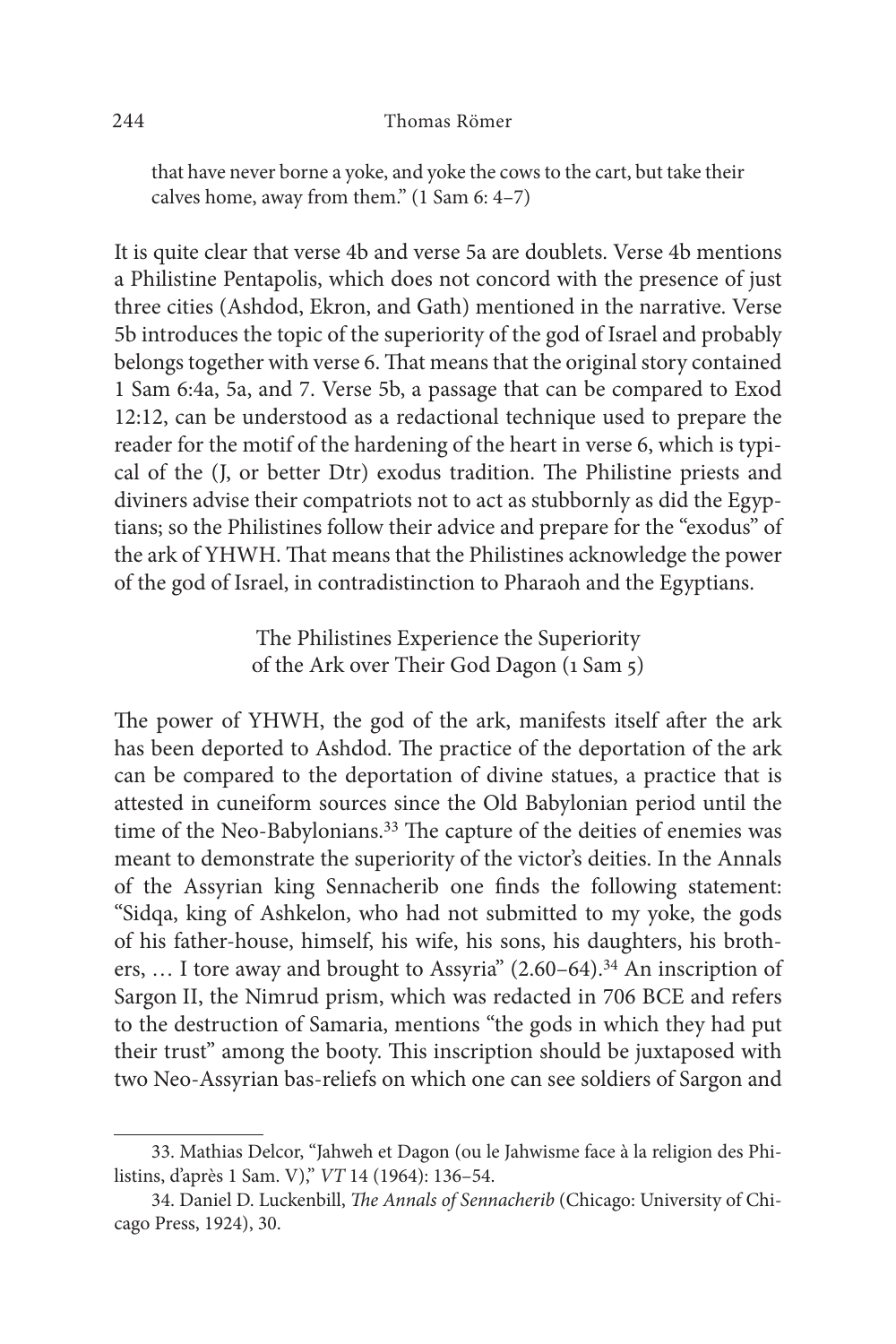of Sennacherib respectively, transporting statues of gods among their war loot. Interestingly, in both of these reliefs there is one deity, smaller than the others, who appears to stand on a box, quite similar to the biblical *ʾarôn*. 35

Sargon's statement stresses the weakness of the enemies' gods. And this disparagement of the gods of the enemies can even lead to the denial of their divinity via the destruction of the divine statues. Assurbanipal records that he put into pieces the Elamite deities: "I smashed their gods and thereby soothed the heart of the lord of the lords."<sup>36</sup> The author of the ark story knows about these practices and takes them up, sometimes in order to construct a counterhistory. In 1 Sam 5, when the ark is placed in the sanctuary of Dagon, the statue of Dagon is smashed through YHWH's power:

The Philistines took the ark of God and brought it into the house of Dagon and placed it beside Dagon. The people of Ashdod rose early the next day (and went to the house of Dagon):37 there was Dagon, fallen on his face to the ground before the ark of YHWH. So, they took Dagon and put him back in his place. And they rose early on the next morning: Dagon had fallen on his face to the ground before the ark of YHWH, and the head of Dagon and the two soles of his hands were lying cut off upon the threshold; only the trunk of Dagon was left to him. (1 Sam 5:2–4)

On the first night Dagon falls down before YHWH as if he would worship him. Rather than YHWH paying homage before the Philistine deity, it is Dagon who prostrates himself before YHWH. On the second night, however, the statue of Dagon is dismembered in a way that reminds one of the destruction of divine statues at the hands of the Assyrians.<sup>38</sup>

<sup>35.</sup> Christoph Uehlinger, " ' … und wo sind die Götter von Samarien?' Die Wegführung syrisch-palästinischer Kultstatuen auf einem Relief Sargons II. in Horsabat/ Dur-Sharrukin," in *"Und Mose schrieb dieses Lied auf …": Studien zum Alten Testament und zum Alten Orient; Festschrift O. Loretz*, ed. Manfred Dietrich, Ingo Kottsieper, and Oswald Loretz, AOAT 250 (Neukirchen-Vluyn: Neukirchener Verlag, 1998), 739–77; Uehlinger, "Hanun von Gaza und seine Gottheiten auf Orthostatenreliefs Tiglatpilesers III," in Hübner and Knauf, *Kein Land für sich allein*, 92–125.

<sup>36.</sup> Maximilian Streck, *Assurbanipal und die letzten assyrischen Könige bis zum Untergange Niniveh's*, VAB 7 (Leipzig: Hinrichs, 1916), 50, lines 119–20.

<sup>37.</sup> Missing in the MT; only present in LXX.

<sup>38.</sup> This contradicts Zwickel's assertion that this practice of amputation is not attested during the Iron Age. See Wolfgang Zwickel, "Dagons abgeschlagener Kopf (1 Samuel V 3–4)," *VT* 44 (1994): 246. For the relief from Sargon II's palace in Dur-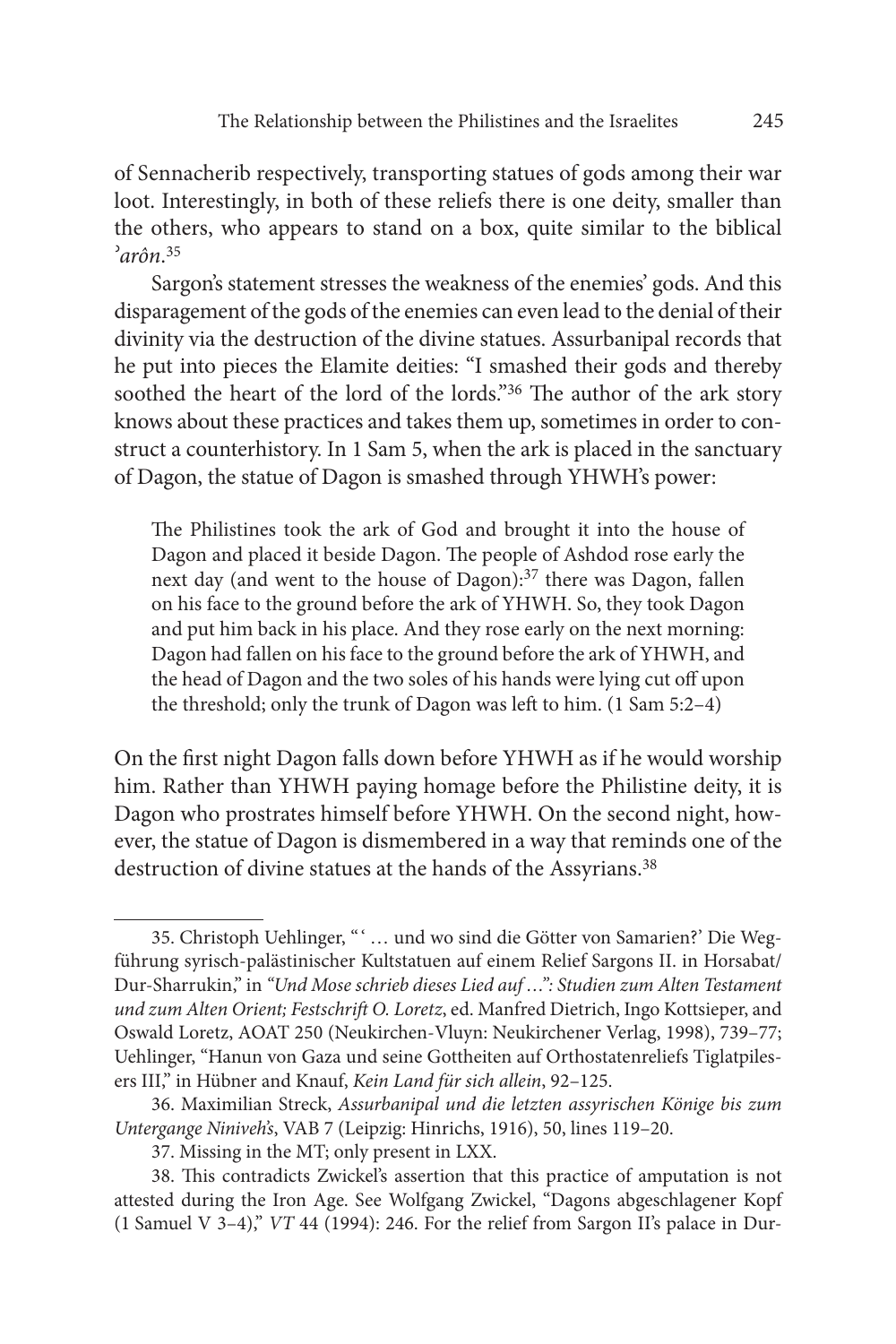What happens in 1 Sam 5 to Dagon can be compared to a strategy that Saul Olyan has labeled the "ascription of physical disability as a stigmatizing strategy in biblical iconic polemics."39 The falling down and dismembering of Dagon is used to stress his loss of any power in the presence of the ark of YHWH. One may understand this episode as a counterhistory,<sup>40</sup> which uses practices of deportation and smashing of divine statues in order to demonstrate that the deported ark did not show allegiance toward the deity in the temple to which it had been deported. On the contrary, the ark was so powerful that it caused the fall of the deity to whom it was supposed to show allegiance. Interestingly, the Philistines seem to accept this divine judgment.

> The Philistines Recognize YHWH's Power and Accept the Limitations of Their Territory (1 Sam 5 and 6)

After the incident in Dagon's temple, the Philistines recognize that YHWH's "hand" or strength is "heavy" on them and their god Dagon (1 Sam 5:7). That means that they accept that the god of Israel is more powerful than the god of Ashdod.41 They also understand that YHWH's ark is so powerful that they all risk their lives by keeping it in their territories (1 Sam 5:11).

In the episode about the ark's travel throughout Philistine cities and the Philistines' decision to send it back, the expression "hand of YHWH" is a key phrase that appears seven times  $(1 \text{ Sam } 5:6, 7, 9, 11; 6:3, 5, 9)$ , which may allude to the exodus tradition (see Exod 9:3; see also 6:1; 13:3, 6; 14:31), as is sometimes argued. $42$  One should not forget, however, that the "hand of YHWH" is a very common topic and occurs frequently also

Sharrukin (Khorsabad), see Paul-Emile Botta and Eugène Flandin, *Architecture et sculpture*, vol. 1 of *Monuments de Ninive*, ed. Paul-Emile Botta (Paris: Imprimerie nationale, 1849), pl. 140.

<sup>39.</sup> Olyan, "Ascription of Physical Disability," 1.

<sup>40.</sup> For the concept see Amos Funkenstein, "History, Counter-history and Memory," in *Probing the Limits of Representation: Nazism and the "Final Solution*,*"* ed. Saul Friedlander (Cambridge: Harvard University Press, 1992), 66–81.

<sup>41.</sup> The narrative does not speak about the gods worshiped in Gath and Ekron. An inscription attests to the worship of a goddess in Ekron. See Alexander Fantalkin, "Toward the Identification of the Goddess of Ekron," *JANER* 17 (2017): 97–115.

<sup>42.</sup> Fritz Stolz, *Das erste und zweite Buch Samuel*, ZBAT 9 (Zürich: Theologischer Verlag, 1981), 47; Dietrich, *1 Samuel 1–12*, 267.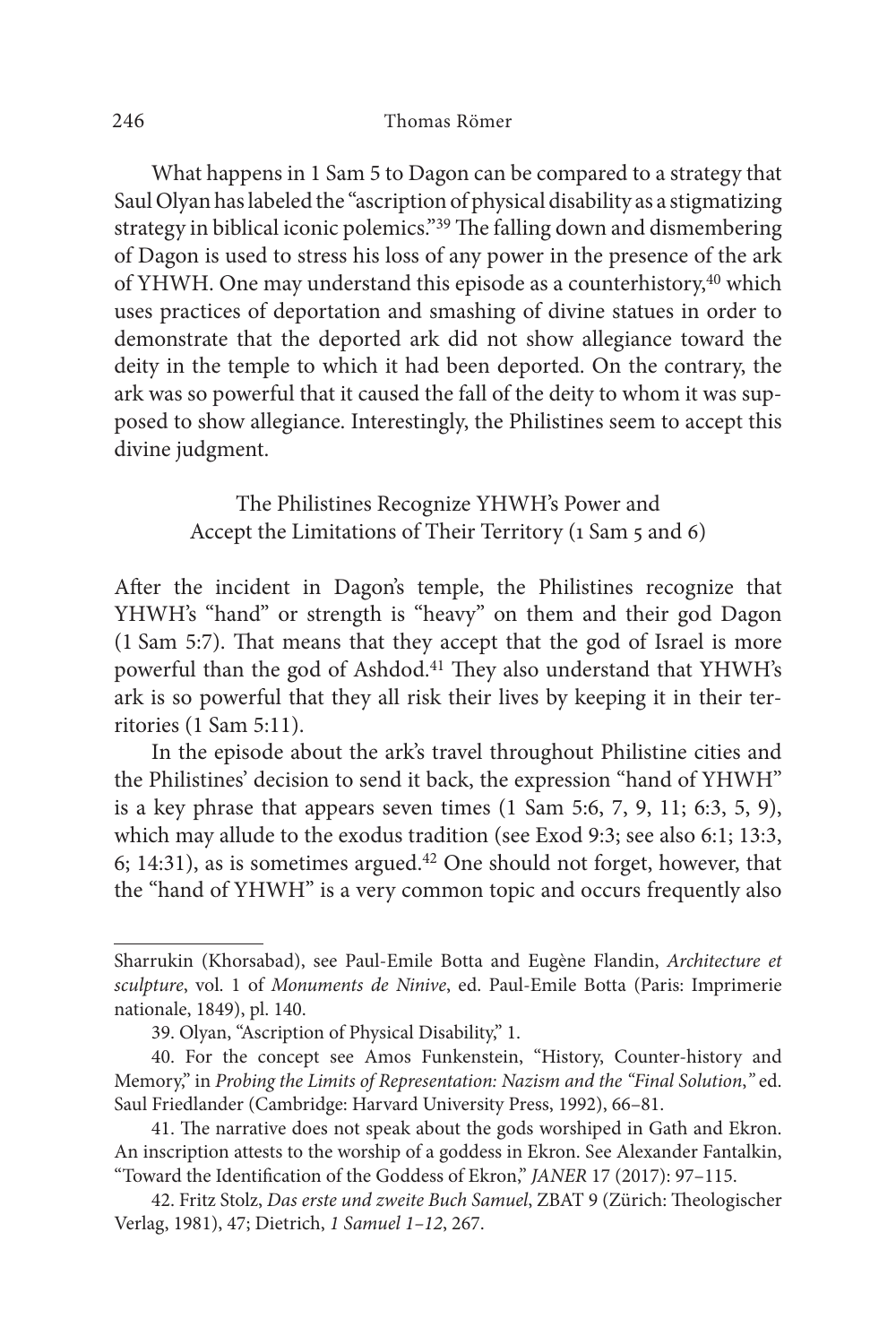in other contexts, as it does, for instance, in Isa 40–66. In any case, it is noteworthy that the Philistines (and not only the narrator) acknowledge the strength of YHWH's hand.

There is, however, one clear allusion to the exodus narrative in 5:12, which refers to the cry of a city, namely, Ekron. This phrase has a close parallel in Exod 2:23 (P):43

ותעל שועתם אל־האלהים 2:23 Exod

ותעל שועת העיר השמים 5:12 Sam 1

Apparently 1 Sam 5:12 belongs to a quite late insertion (5:12–6:1) that interrupts the discussion about sending the ark back to the Israelites. The redactor knows the Priestly exodus story and quotes from it. However, he replaces the word *God* with *heaven*, perhaps in order to remain somewhat vague about the receiver of the cry of the Ekronites. In any case, by quoting Exod 2:23 the redactor shows a parallel between the Philistines and the oppressed Israelites, suggesting that all the events that happened since the capture of the ark are under the control of the god of Israel. The redactor wanted to promote the same theology as the Priestly writer of the exodus narrative. The allusions to the exodus tradition continue in the insertion of 1 Sam 6:5b–6 (see above), where the Philistines again appear in a better light than the Egyptians. In the original story of the return of the ark to Beth-Shemesh, the Philistine lords also behave in the right way. They accompany the ark to the border of Beth-Shemesh (1 Sam 6:12) and then return after the inhabitants of Beth-Shemesh have taken the chest with the ark (1 Sam 6:15).

The political background of this episode is the claim that Beth-Shemesh does not (any longer) belong to the Philistines but to Judah or Israel.<sup>44</sup> According to the narrative, the Philistines accept that it is now an Israelite

<sup>43.</sup> These are the only texts that combine the rare word שועה with the verb עלה.

<sup>44.</sup> Beth-Shemesh is located on a border and was sometimes under Philistine control (see also 2 Chr 28:18); but apparently in the eight century it was under Israelite sovereignty (see 2 Kgs 14:12–14). See Shlomo Bunimovitz and Zvi Lederman, *Tel Beth-Shemesh: A Border Community in Judah: Renewed Excavations 1990–2000; The Iron Age*, MSSMNIA 34 (Winona Lake, IN: Eisenbrauns, 2016).